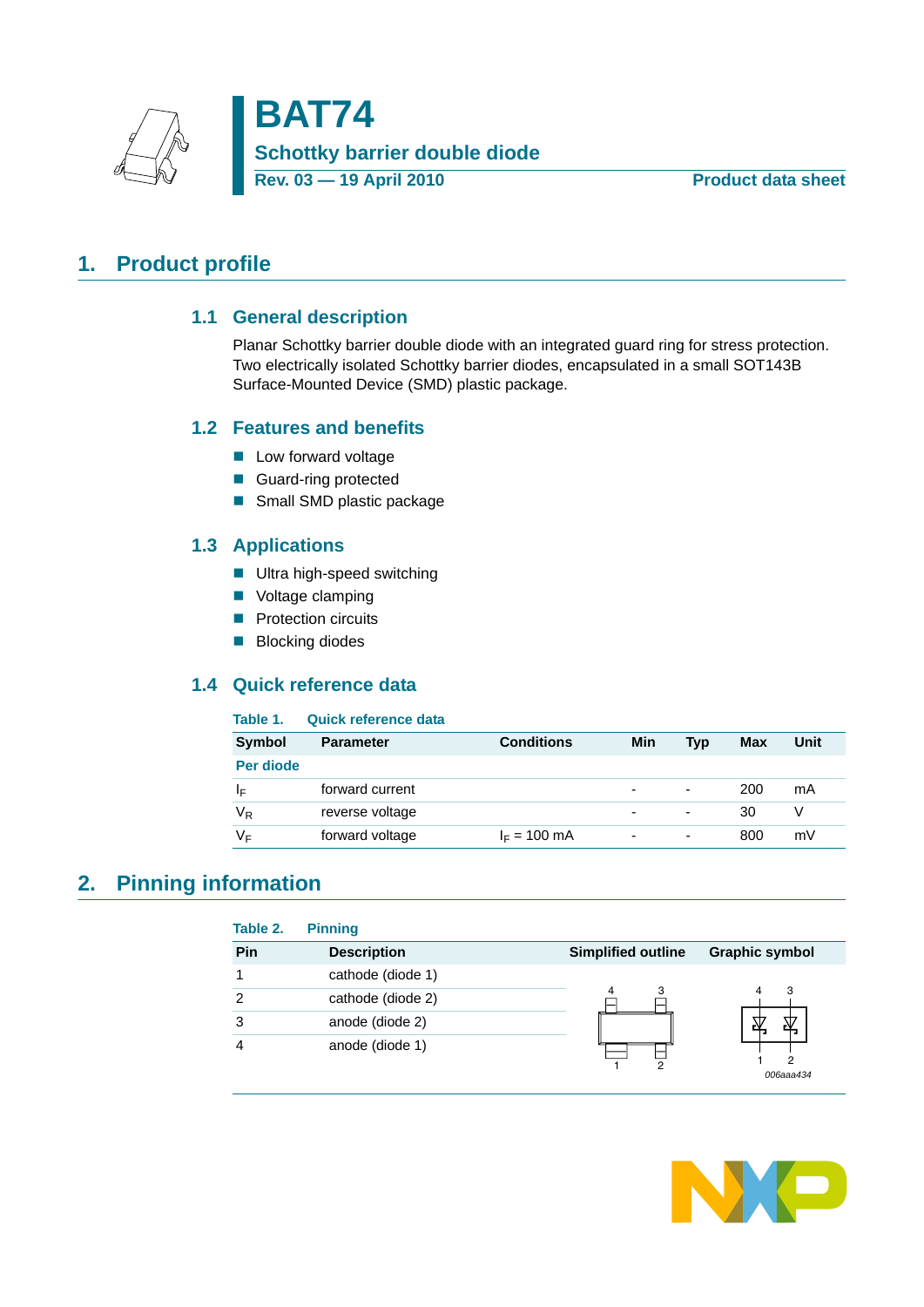## <span id="page-1-4"></span>**3. Ordering information**

|                        | Table 3. Ordering information |                                          |                      |  |  |  |
|------------------------|-------------------------------|------------------------------------------|----------------------|--|--|--|
| Type number<br>Package |                               |                                          |                      |  |  |  |
|                        | <b>Name</b>                   | <b>Description</b>                       | Version              |  |  |  |
| BAT74                  | $\overline{\phantom{0}}$      | plastic surface-mounted package; 4 leads | SOT <sub>143</sub> B |  |  |  |

## <span id="page-1-3"></span>**4. Marking**

#### **Table 4. Marking codes**

| Type number | Marking code <sup>[1]</sup> |
|-------------|-----------------------------|
| BAT74       | $*1$                        |

- <span id="page-1-0"></span>[1]  $* = -$ : made in Hong Kong
	- \* = p: made in Hong Kong
	- \* = t: made in Malaysia
	- $*$  = W: made in China

## <span id="page-1-5"></span>**5. Limiting values**

#### **Table 5. Limiting values**

*In accordance with the Absolute Maximum Rating System (IEC 60134).*

| <b>Symbol</b>    | <b>Parameter</b>                                       | <b>Conditions</b>                   | Min           | <b>Max</b> | Unit        |
|------------------|--------------------------------------------------------|-------------------------------------|---------------|------------|-------------|
| Per diode        |                                                        |                                     |               |            |             |
| $V_R$            | reverse voltage                                        |                                     |               | 30         | V           |
| ΙF               | forward current                                        |                                     |               | 200        | mA          |
| <b>IFRM</b>      | repetitive peak forward<br>current                     | $t_{p} \leq 1$ s; $\delta \leq 0.5$ |               | 300        | mA          |
| $I_{FSM}$        | non-repetitive peak forward $t_{p}$ < 10 ms<br>current |                                     |               | 600        | mA          |
| $P_{\text{tot}}$ | total power dissipation                                | $T_{amb}$ $\leq$ 25 °C              | ۰             | 230        | mW          |
| $T_i$            | junction temperature                                   |                                     |               | 125        | $^{\circ}C$ |
| $T_{amb}$        | ambient temperature                                    |                                     | $-65$         | $+125$     | $^{\circ}C$ |
| $T_{\text{stg}}$ | storage temperature                                    |                                     | $-65$         | $+150$     | $^{\circ}C$ |
|                  | <b>Double diode operation</b>                          |                                     |               |            |             |
| $V_{R}$          | reverse voltage                                        |                                     |               | 30         | $\vee$      |
|                  |                                                        |                                     | $11 -$        | 60         | V           |
| ΙF               | forward current                                        |                                     | $\boxed{2}$ - | 110        | mA          |
| <b>FRM</b>       | repetitive peak forward<br>current                     | $t_p \le 1$ s; $\delta \le 0.5$     |               | 200        | mA          |

<span id="page-1-1"></span>[1] Series connection.

<span id="page-1-2"></span>[2] If both diodes are in forward operation at the same moment, total device current is max. 110 mA. If one diode is in reverse operation and the other is in forward operation at the same moment, total device current is max. 200 mA.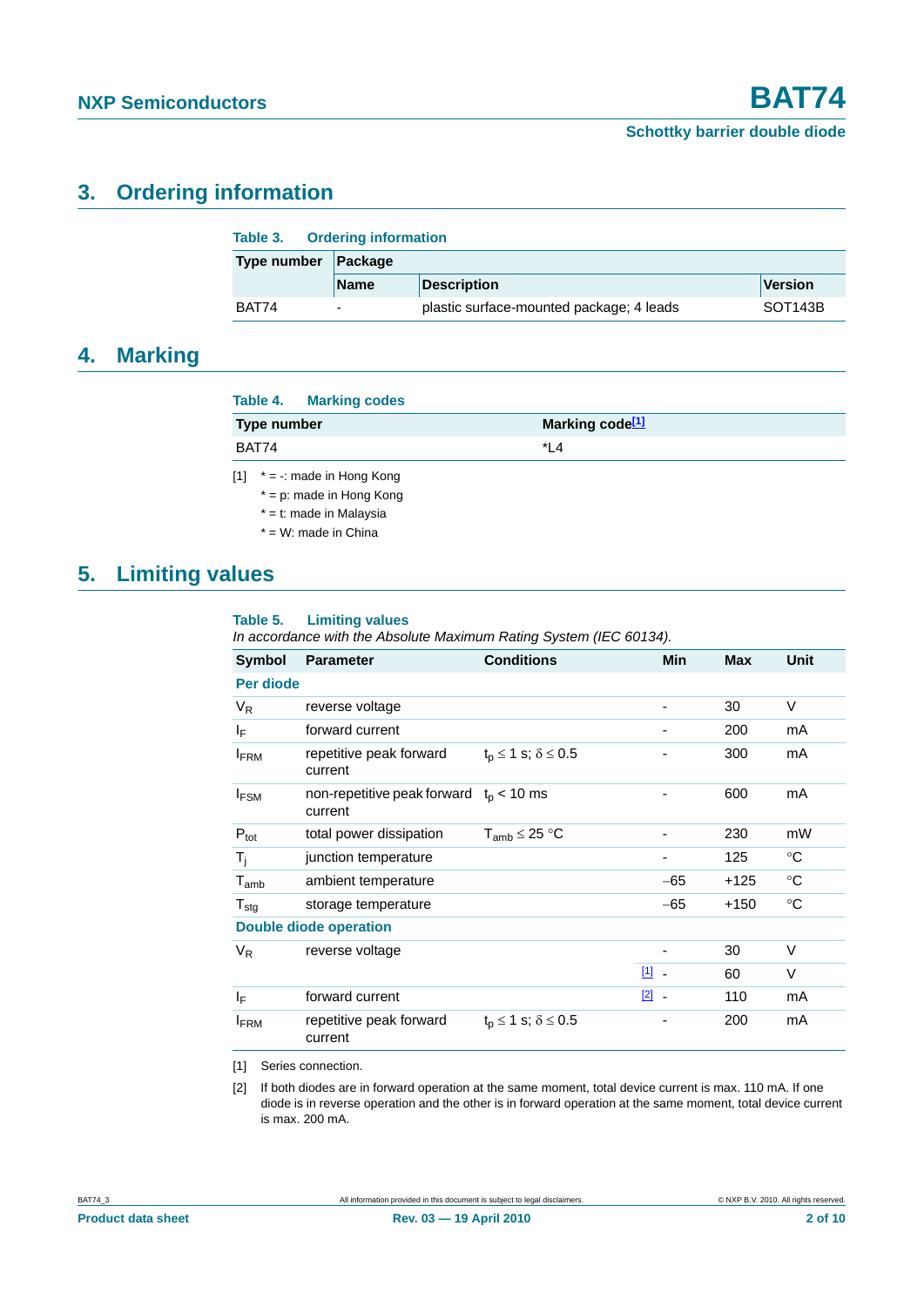## <span id="page-2-4"></span>**6. Thermal characteristics**

| Table 6.      | <b>Thermal characteristics</b>                 |                   |       |                          |     |      |
|---------------|------------------------------------------------|-------------------|-------|--------------------------|-----|------|
| Symbol        | <b>Parameter</b>                               | <b>Conditions</b> | Min   | <b>Tvp</b>               | Max | Unit |
| $R_{th(i-a)}$ | thermal resistance from<br>junction to ambient | in free air       | [1] _ | $\overline{\phantom{a}}$ | 500 | K/W  |

<span id="page-2-0"></span>[1] Refer to SOT143B standard mounting conditions.

# <span id="page-2-5"></span>**7. Characteristics**

#### **Table 7. Characteristics**

*Tamb = 25* °*C unless otherwise specified.*

| <b>Symbol</b> | <b>Parameter</b>         | <b>Conditions</b>       | <b>Min</b>                    | <b>Typ</b> | <b>Max</b> | Unit |
|---------------|--------------------------|-------------------------|-------------------------------|------------|------------|------|
| Per diode     |                          |                         |                               |            |            |      |
| VF            | forward voltage          | $I_F = 0.1$ mA          | ٠                             | ٠          | 240        | mV   |
|               |                          | $I_F = 1$ mA            | $\boxed{1}$<br>$\blacksquare$ | -          | 320        | mV   |
|               |                          | $I_F = 10 \text{ mA}$   | $\overline{\phantom{a}}$      |            | 400        | mV   |
|               |                          | $I_F = 30$ mA           | ۰                             | ٠          | 500        | mV   |
|               |                          | $I_F = 100 \text{ mA}$  | ۰                             | ٠          | 800        | mV   |
| $I_R$         | reverse current          | $V_{\rm R} = 25$ V      | $\boxed{2}$ -                 | -          | 2          | μA   |
| $C_{d}$       | diode capacitance        | $V_R = 1 V$ ; f = 1 MHz | $\overline{\phantom{a}}$      | ٠          | 10         | pF   |
| $t_{rr}$      | reverse recovery<br>time |                         | $\boxed{3}$ -                 | -          | 5          | ns   |

<span id="page-2-1"></span>[1] Temperature coefficient of forward voltage −0.6 %/K.

<span id="page-2-2"></span>[2] Pulse test:  $t_p = 300 \mu s$ ;  $\delta = 0.02$ .

<span id="page-2-3"></span>[3] When switched from  $I_F = 10$  mA to  $I_R = 10$  mA;  $R_L = 100 \Omega$ ; measured at  $I_R = 1$  mA.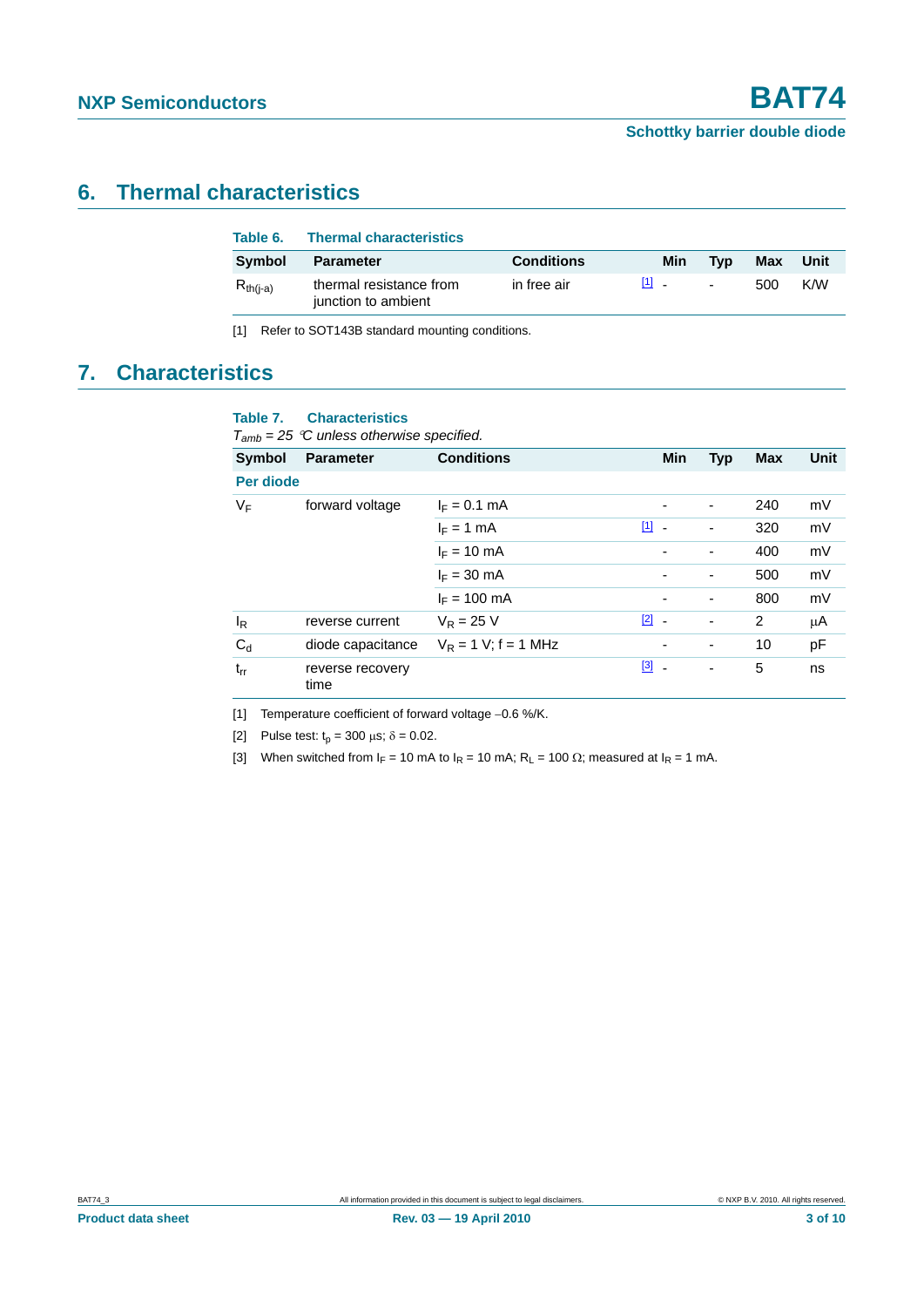# **NXP Semiconductors BAT74**

#### **Schottky barrier double diode**

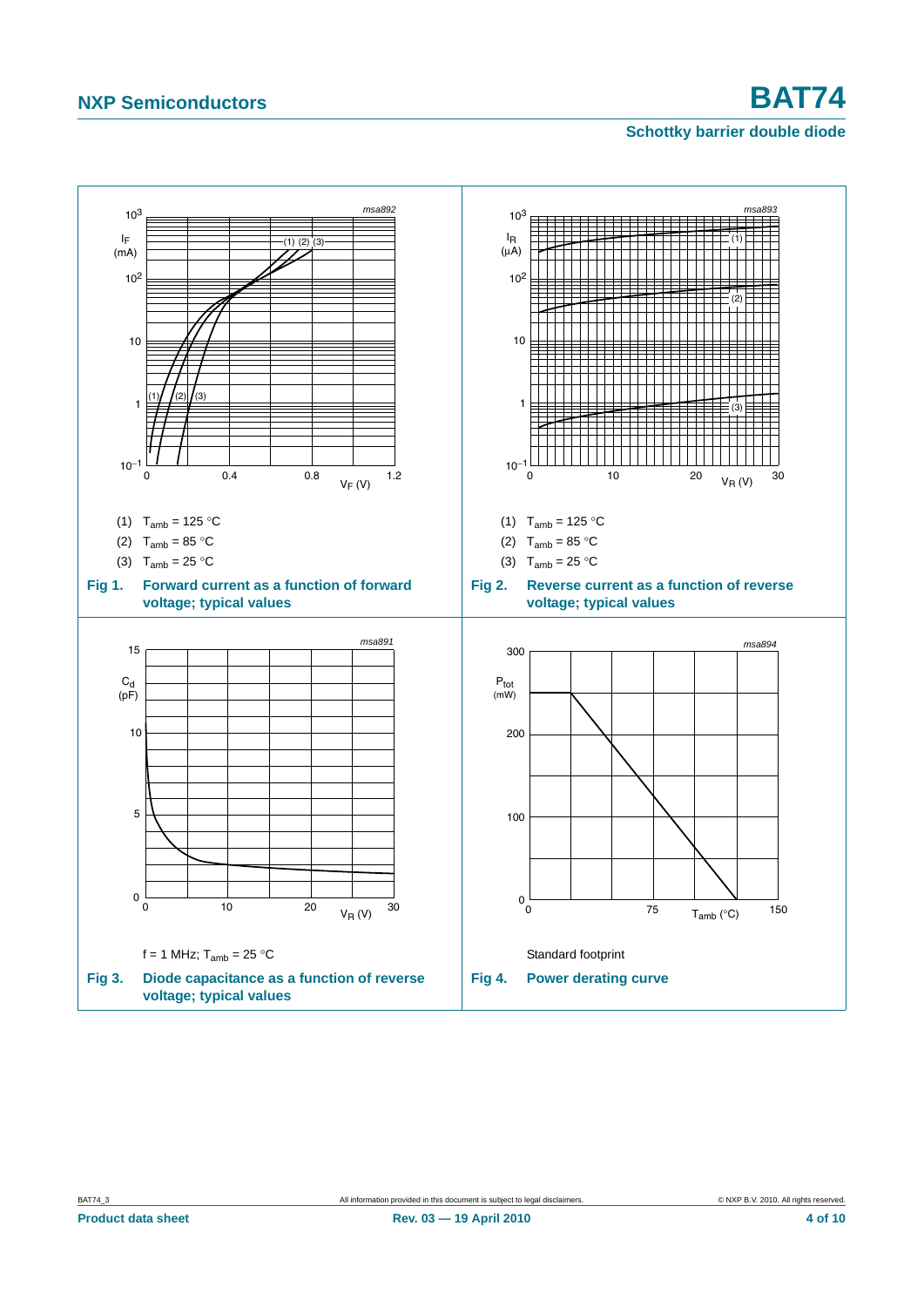**Schottky barrier double diode**

## <span id="page-4-1"></span>**8. Test information**



## <span id="page-4-5"></span><span id="page-4-4"></span>**9. Package outline**



## <span id="page-4-3"></span>**10. Packing information**

#### <span id="page-4-2"></span>**Table 8. Packing methods**

*The indicated -xxx are the last three digits of the 12NC ordering code.[\[1\]](#page-4-0)*

| Type number | Package              | <b>Description</b>             |        | <b>Packing quantity</b> |
|-------------|----------------------|--------------------------------|--------|-------------------------|
|             |                      |                                | 3000   | 10000                   |
| BAT74       | SOT <sub>143</sub> B | 4 mm pitch, 8 mm tape and reel | $-215$ | -235                    |

<span id="page-4-0"></span>[1] For further information and the availability of packing methods, see [Section 14](#page-8-0).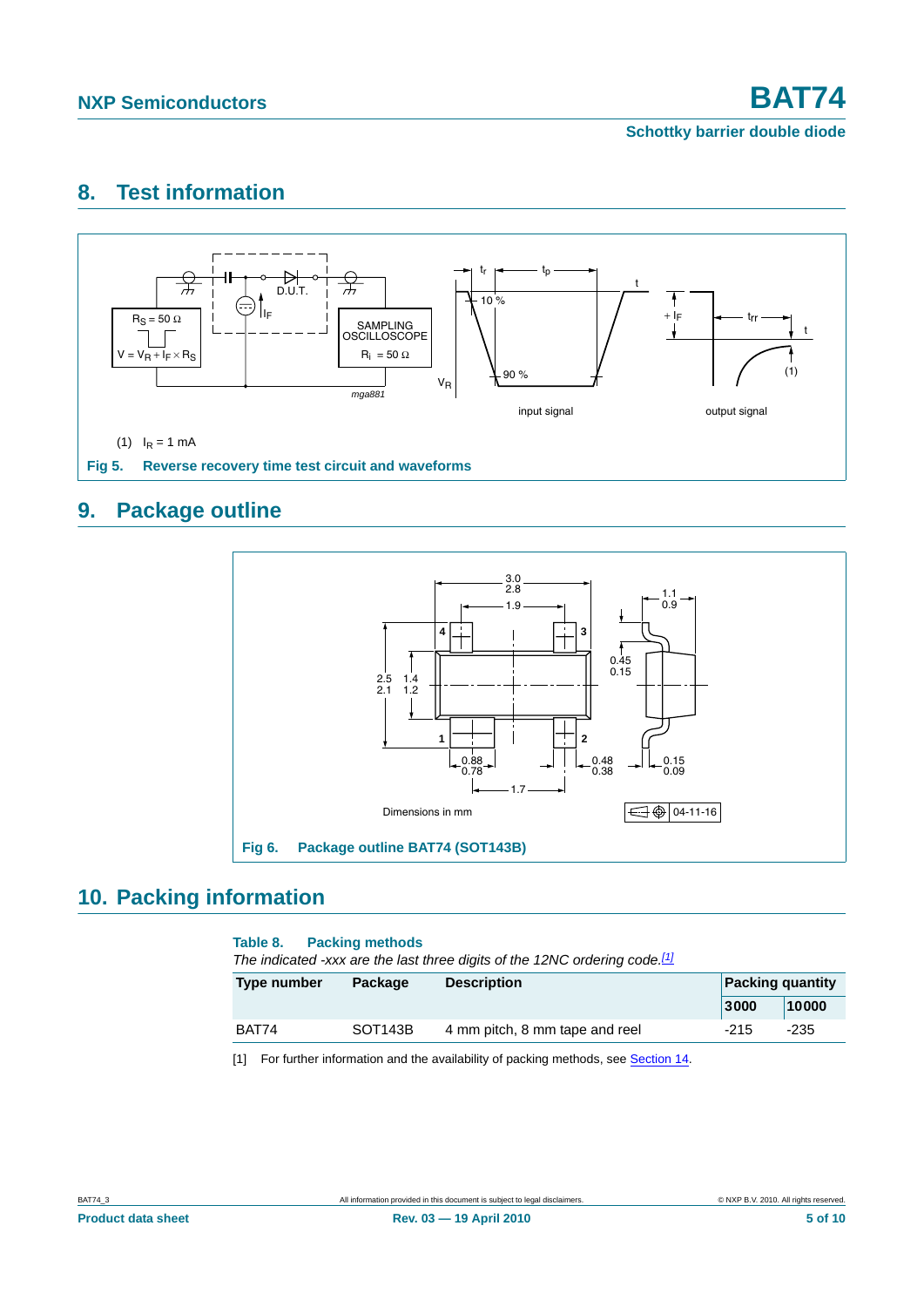**Schottky barrier double diode**

## <span id="page-5-0"></span>**11. Soldering**

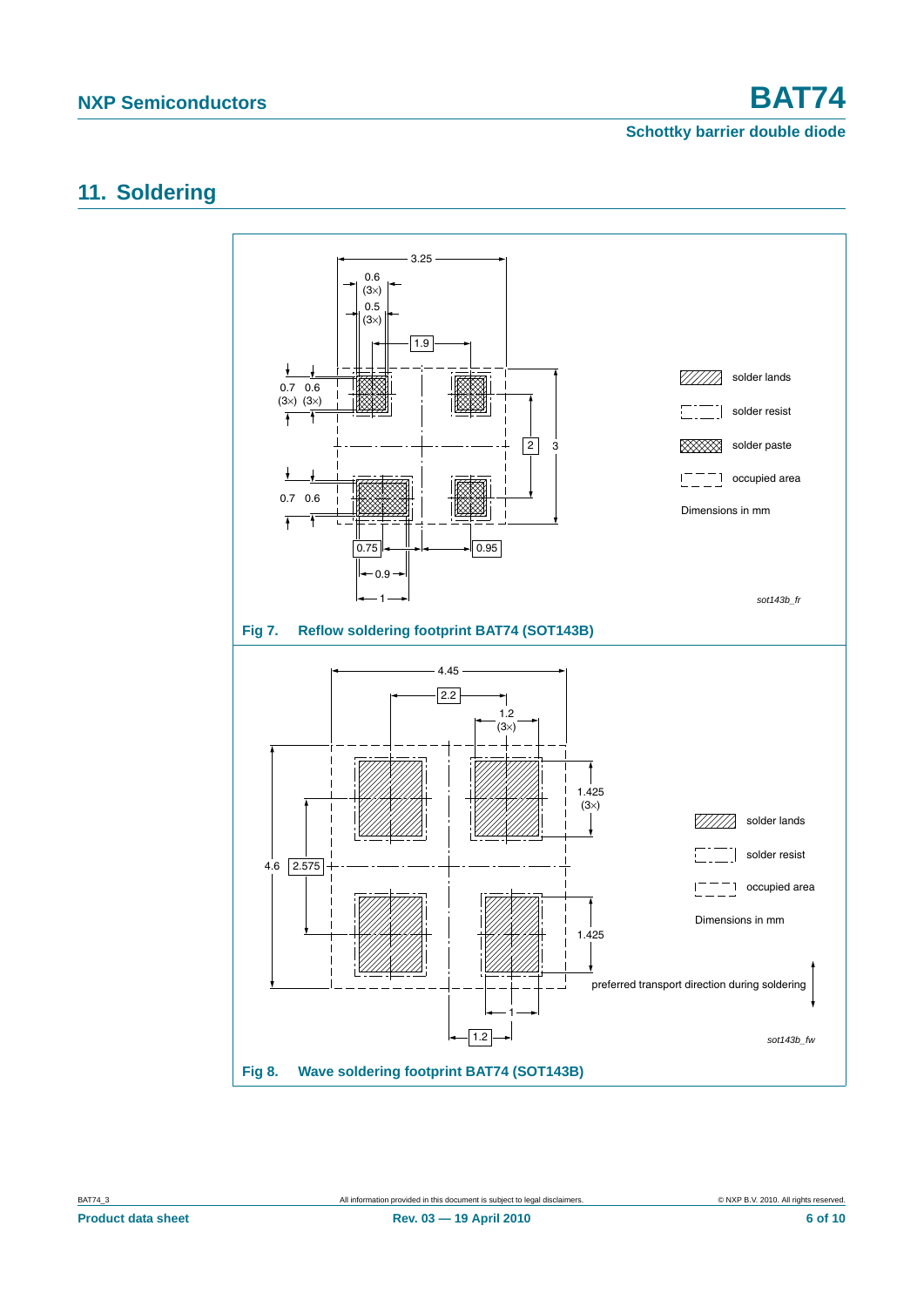# <span id="page-6-0"></span>**12. Revision history**

| Table 9.<br><b>Revision history</b> |                                                                          |                                                                                                                        |                      |                   |  |  |  |
|-------------------------------------|--------------------------------------------------------------------------|------------------------------------------------------------------------------------------------------------------------|----------------------|-------------------|--|--|--|
| <b>Document ID</b>                  | Release date                                                             | Data sheet status                                                                                                      | <b>Change notice</b> | <b>Supersedes</b> |  |  |  |
| <b>BAT74 3</b>                      | 20100419                                                                 | Product data sheet                                                                                                     |                      | <b>BAT74 2</b>    |  |  |  |
| Modifications:                      |                                                                          | The format of this data sheet has been redesigned to comply with the new identity<br>guidelines of NXP Semiconductors. |                      |                   |  |  |  |
|                                     | Legal texts have been adapted to the new company name where appropriate. |                                                                                                                        |                      |                   |  |  |  |
|                                     | Section 1.1 "General description": amended                               |                                                                                                                        |                      |                   |  |  |  |
|                                     | Table 1 "Quick reference data": added                                    |                                                                                                                        |                      |                   |  |  |  |
|                                     | Section 4 "Marking": updated                                             |                                                                                                                        |                      |                   |  |  |  |
|                                     | Section 8 "Test information": added                                      |                                                                                                                        |                      |                   |  |  |  |
|                                     | Figure 5: enhanced                                                       |                                                                                                                        |                      |                   |  |  |  |
|                                     | Figure 6: superseded by minimized package outline drawing                |                                                                                                                        |                      |                   |  |  |  |
|                                     | Section 10 "Packing information": added                                  |                                                                                                                        |                      |                   |  |  |  |
|                                     | Section 11 "Soldering": added                                            |                                                                                                                        |                      |                   |  |  |  |
|                                     |                                                                          | Section 13 "Legal information": updated                                                                                |                      |                   |  |  |  |
| <b>BAT74 2</b>                      | 20010905                                                                 | Product specification                                                                                                  |                      | <b>BAT74 1</b>    |  |  |  |
| <b>BAT74 1</b>                      | 19960319                                                                 | Product specification                                                                                                  |                      | $\overline{a}$    |  |  |  |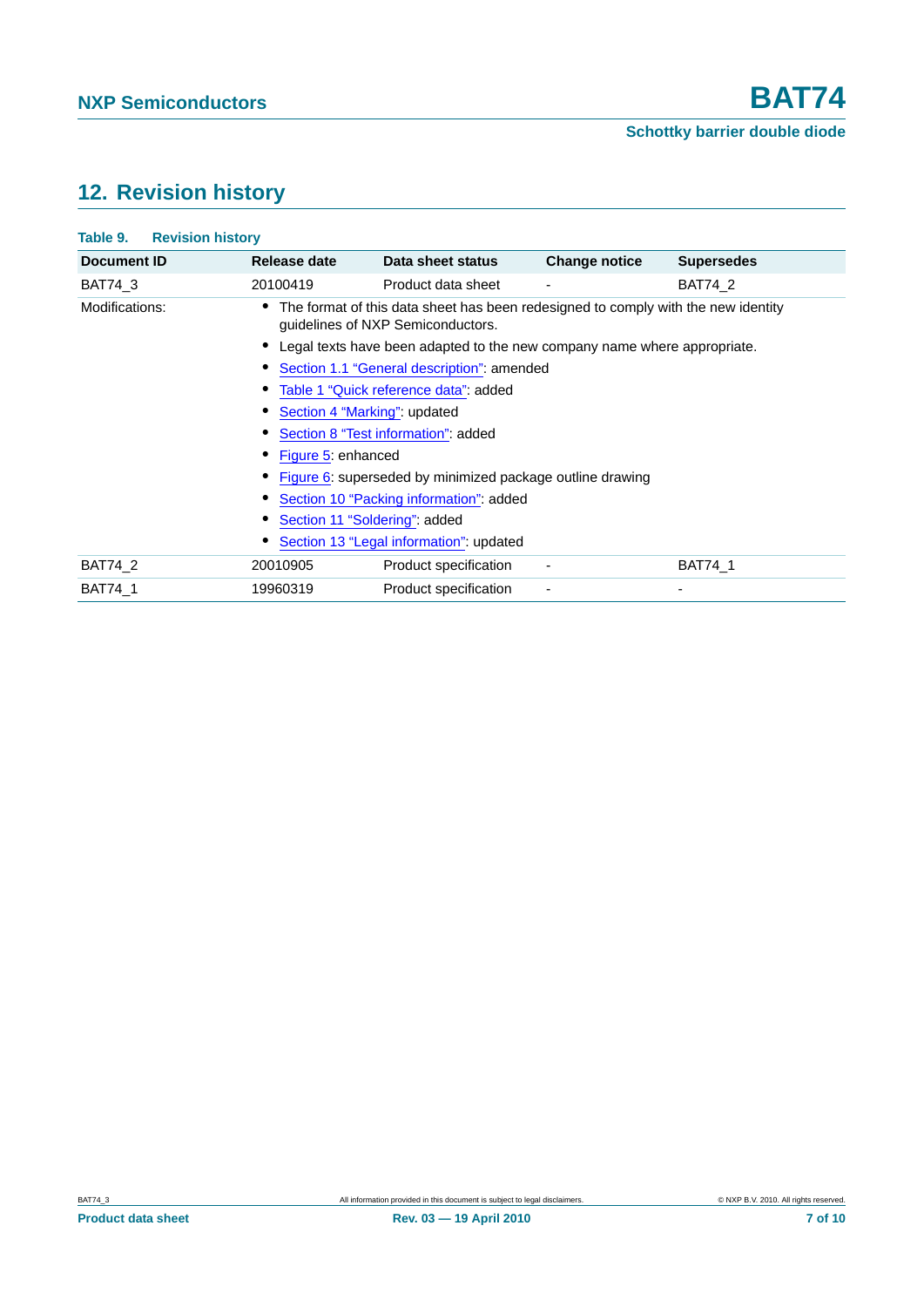## <span id="page-7-0"></span>**13. Legal information**

#### <span id="page-7-1"></span>**13.1 Data sheet status**

| Document status[1][2]          | Product status <sup>[3]</sup> | <b>Definition</b>                                                                     |
|--------------------------------|-------------------------------|---------------------------------------------------------------------------------------|
| Objective [short] data sheet   | Development                   | This document contains data from the objective specification for product development. |
| Preliminary [short] data sheet | Qualification                 | This document contains data from the preliminary specification.                       |
| Product [short] data sheet     | Production                    | This document contains the product specification.                                     |

[1] Please consult the most recently issued document before initiating or completing a design.

[2] The term 'short data sheet' is explained in section "Definitions".

[3] The product status of device(s) described in this document may have changed since this document was published and may differ in case of multiple devices. The latest product status<br>information is available on the Intern

#### <span id="page-7-2"></span>**13.2 Definitions**

**Draft —** The document is a draft version only. The content is still under internal review and subject to formal approval, which may result in modifications or additions. NXP Semiconductors does not give any representations or warranties as to the accuracy or completeness of information included herein and shall have no liability for the consequences of use of such information.

**Short data sheet —** A short data sheet is an extract from a full data sheet with the same product type number(s) and title. A short data sheet is intended for quick reference only and should not be relied upon to contain detailed and full information. For detailed and full information see the relevant full data sheet, which is available on request via the local NXP Semiconductors sales office. In case of any inconsistency or conflict with the short data sheet, the full data sheet shall prevail.

**Product specification —** The information and data provided in a Product data sheet shall define the specification of the product as agreed between NXP Semiconductors and its customer, unless NXP Semiconductors and customer have explicitly agreed otherwise in writing. In no event however, shall an agreement be valid in which the NXP Semiconductors product is deemed to offer functions and qualities beyond those described in the Product data sheet.

## <span id="page-7-3"></span>**13.3 Disclaimers**

**Limited warranty and liability —** Information in this document is believed to be accurate and reliable. However, NXP Semiconductors does not give any representations or warranties, expressed or implied, as to the accuracy or completeness of such information and shall have no liability for the consequences of use of such information.

In no event shall NXP Semiconductors be liable for any indirect, incidental, punitive, special or consequential damages (including - without limitation - lost profits, lost savings, business interruption, costs related to the removal or replacement of any products or rework charges) whether or not such damages are based on tort (including negligence), warranty, breach of contract or any other legal theory.

Notwithstanding any damages that customer might incur for any reason whatsoever, NXP Semiconductors' aggregate and cumulative liability towards customer for the products described herein shall be limited in accordance with the *Terms and conditions of commercial sale* of NXP Semiconductors.

**Right to make changes —** NXP Semiconductors reserves the right to make changes to information published in this document, including without limitation specifications and product descriptions, at any time and without notice. This document supersedes and replaces all information supplied prior to the publication hereof.

**Suitability for use —** NXP Semiconductors products are not designed, authorized or warranted to be suitable for use in life support, life-critical or safety-critical systems or equipment, nor in applications where failure or

malfunction of an NXP Semiconductors product can reasonably be expected to result in personal injury, death or severe property or environmental damage. NXP Semiconductors accepts no liability for inclusion and/or use of NXP Semiconductors products in such equipment or applications and therefore such inclusion and/or use is at the customer's own risk.

**Applications —** Applications that are described herein for any of these products are for illustrative purposes only. NXP Semiconductors makes no representation or warranty that such applications will be suitable for the specified use without further testing or modification.

Customers are responsible for the design and operation of their applications and products using NXP Semiconductors products, and NXP Semiconductors accepts no liability for any assistance with applications or customer product design. It is customer's sole responsibility to determine whether the NXP Semiconductors product is suitable and fit for the customer's applications and products planned, as well as for the planned application and use of customer's third party customer(s). Customers should provide appropriate design and operating safeguards to minimize the risks associated with their applications and products.

NXP Semiconductors does not accept any liability related to any default, damage, costs or problem which is based on any weakness or default in the customer's applications or products, or the application or use by customer's third party customer(s). Customer is responsible for doing all necessary testing for the customer's applications and products using NXP Semiconductors products in order to avoid a default of the applications and the products or of the application or use by customer's third party customer(s). NXP does not accept any liability in this respect.

**Limiting values —** Stress above one or more limiting values (as defined in the Absolute Maximum Ratings System of IEC 60134) will cause permanent damage to the device. Limiting values are stress ratings only and (proper) operation of the device at these or any other conditions above those given in the Recommended operating conditions section (if present) or the Characteristics sections of this document is not warranted. Constant or repeated exposure to limiting values will permanently and irreversibly affect the quality and reliability of the device.

**Terms and conditions of commercial sale —** NXP Semiconductors products are sold subject to the general terms and conditions of commercial sale, as published at http://www.nxp.com/profile/terms, unless otherwise agreed in a valid written individual agreement. In case an individual agreement is concluded only the terms and conditions of the respective agreement shall apply. NXP Semiconductors hereby expressly objects to applying the customer's general terms and conditions with regard to the purchase of NXP Semiconductors products by customer.

**No offer to sell or license —** Nothing in this document may be interpreted or construed as an offer to sell products that is open for acceptance or the grant, conveyance or implication of any license under any copyrights, patents or other industrial or intellectual property rights.

**Export control —** This document as well as the item(s) described herein may be subject to export control regulations. Export might require a prior authorization from national authorities.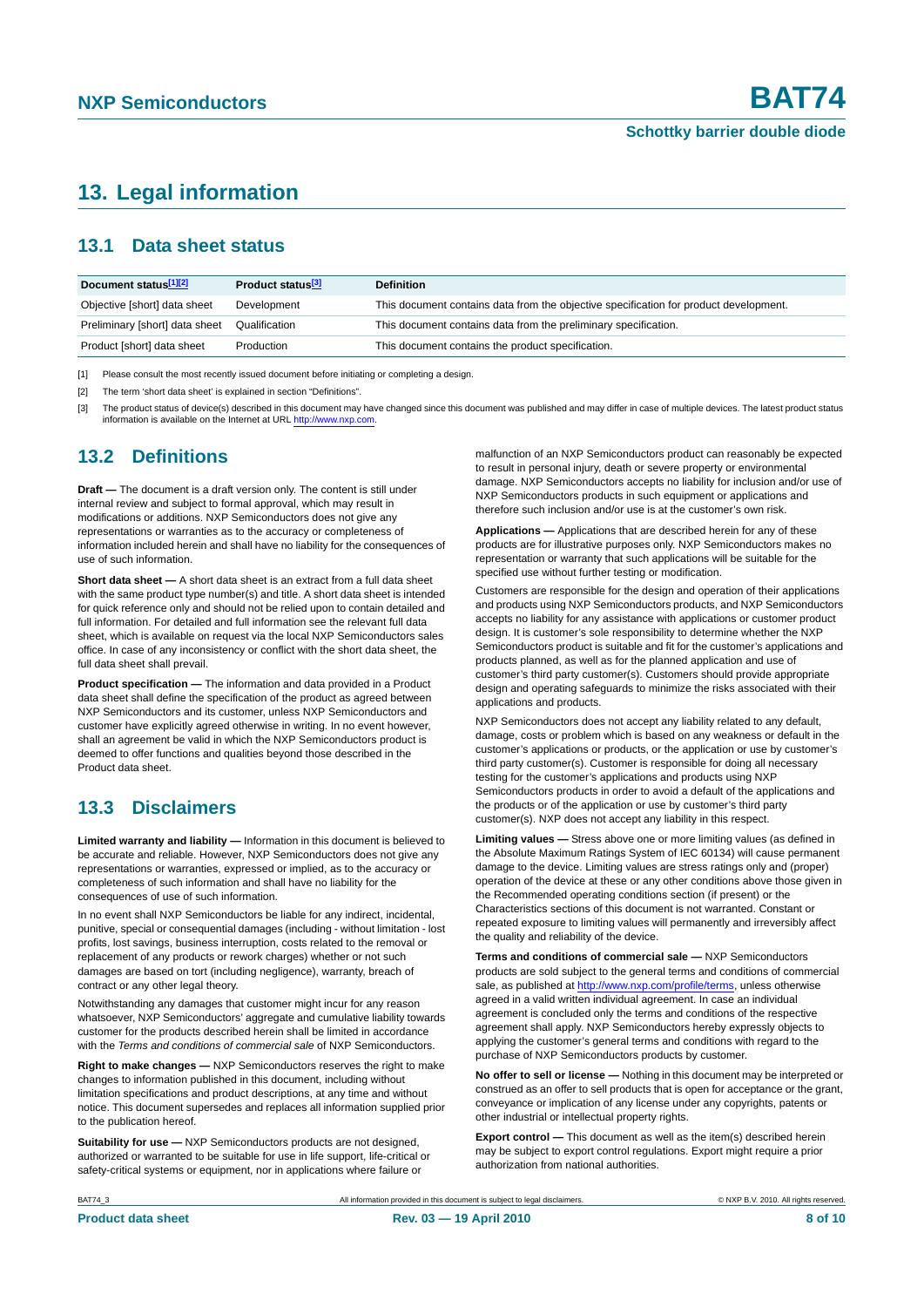#### **Schottky barrier double diode**

Notice: All referenced brands, product names, service names and trademarks

<span id="page-8-1"></span>**13.4 Trademarks**

are the property of their respective owners.

**Quick reference data —** The Quick reference data is an extract of the product data given in the Limiting values and Characteristics sections of this document, and as such is not complete, exhaustive or legally binding.

# <span id="page-8-0"></span>**14. Contact information**

For more information, please visit: **http://www.nxp.com**

For sales office addresses, please send an email to: **salesaddresses@nxp.com**